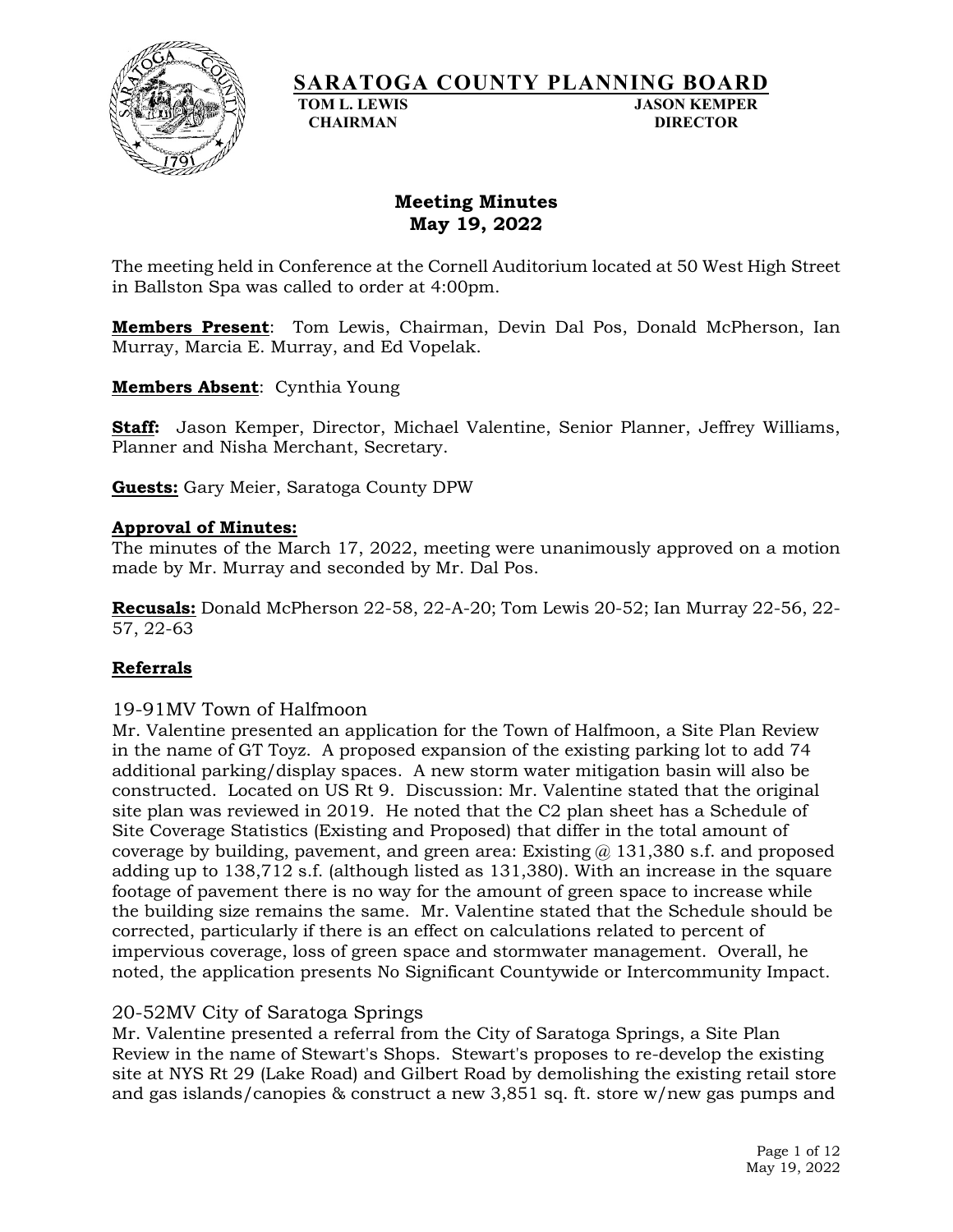canopies. Access to the site is proposed to continue from the existing Gilbert Road driveway with a new site driveway from Lake Avenue (NYS Rt 29) extending southward from the signalized intersection of Lake and Weibel avenues. Discussion: Mr. Valentine stated that area variance was reviewed in May, 2020. Mr. Valentine stated that the city planning board and the applicant may want to consider whether it may be beneficial to adjust the Gilbert Rd. entrance southerly to align with cross driveway and move away from Lake Ave. intersection. That can be a review item picked up by the City Planning Board, if thought important. Mr. Valentine stated that the referred action poses No Significant County-wide or Intercommunity Impact.

#### 21-96MV City of Saratoga Springs

Mr. Valentine presented a referred action from the City Council of Saratoga Springs, a Legislative Zoning Text Amendment. This is a second review of proposed zoning text amendment for Zone B of the Weibel Plaza Commercial Planned Unit Development of 1992, first reviewed in August, 2021. The proposed amendments include amending the boundary to reflect the seven tax parcels, to limit the maximum commercial space for office/hotel space to reflect a general maximum square footage on all commercial space, to amend the expiration date/sunset clause to July 21, 2035 and to permit new uses of Warehouse, Distribution and Wholesale along with Marijuana Dispensary and Processing. The PUDD's Zone B (the subject area for amendment) is located in the boundaries of the Weibel Commercial Plaza PUDD behind Zone A current users such as Wendy's, Kohl's, Hannaford, and Tractor Supply).

Discussion: Mr. Valentine explained that what are newly proposed as textual changes to zoning include amending the description/definition of the overall PUDD boundary so that the boundary reflects the current seven tax parcels within it (in contrast to what was originally comprised of three parcel within the same bounds of the PUDD), removing Zone B's current limit on the maximum commercial space that is noted as office and hotel uses, to reflect a general maximum square footage on all commercial space (as defined by complementing the 41 principal permitted uses of Zone A and up to 3 buildings and comprised of up to 200,000 sq. ft.), to require as part of site plan review the consideration and incorporation of T-4 and T-5 design standards to better conform with the City's Community Mixed Use designation as referenced in the City Planning Board's advisory opinion, to amend the expiration date of the PUDD sunset clause to July 21, 2035 and, finally, to permit Warehouse, Distribution and Wholesale along with Marijuana Dispensary and Processing as uses with the PUDD legislation. In discussion among SCPB members and counsel representing the applicant who is proposing the text amendment, there was reviewed mapping that differentiated the PUDD's Zone A from Zone B. The subject Zone B portion of the overall PUDD was shown along with the surrounding uses that comprise Zone A. Further clarification was provided during discussion as to the distinction between Zones relative to the maximum number of buildings (3) and the maximum square footage (200,000 sq. ft.) to be permitted for construction in Zone B (our subject area). He further explained that the maximum build-out limitations of the proposed PUDD, are noted as:

- Development within Zone B, which is comprised of the approximately 16 acres of vacant land behind Hannaford and along the I-87 off-ramp, which would be for a 3-building maximum with an aggregate total amount of commercial space of up to 200,000 square feet. There is also a right to increase the density of use in either of the two zones by 15% provided the overall density of the planned unit development is not increased thereby.
- Zone A, which is comprised of the remainder of the PUDD area, includes the present uses of Hannaford, Kohls, Tractor Supply, Denny's Restaurant and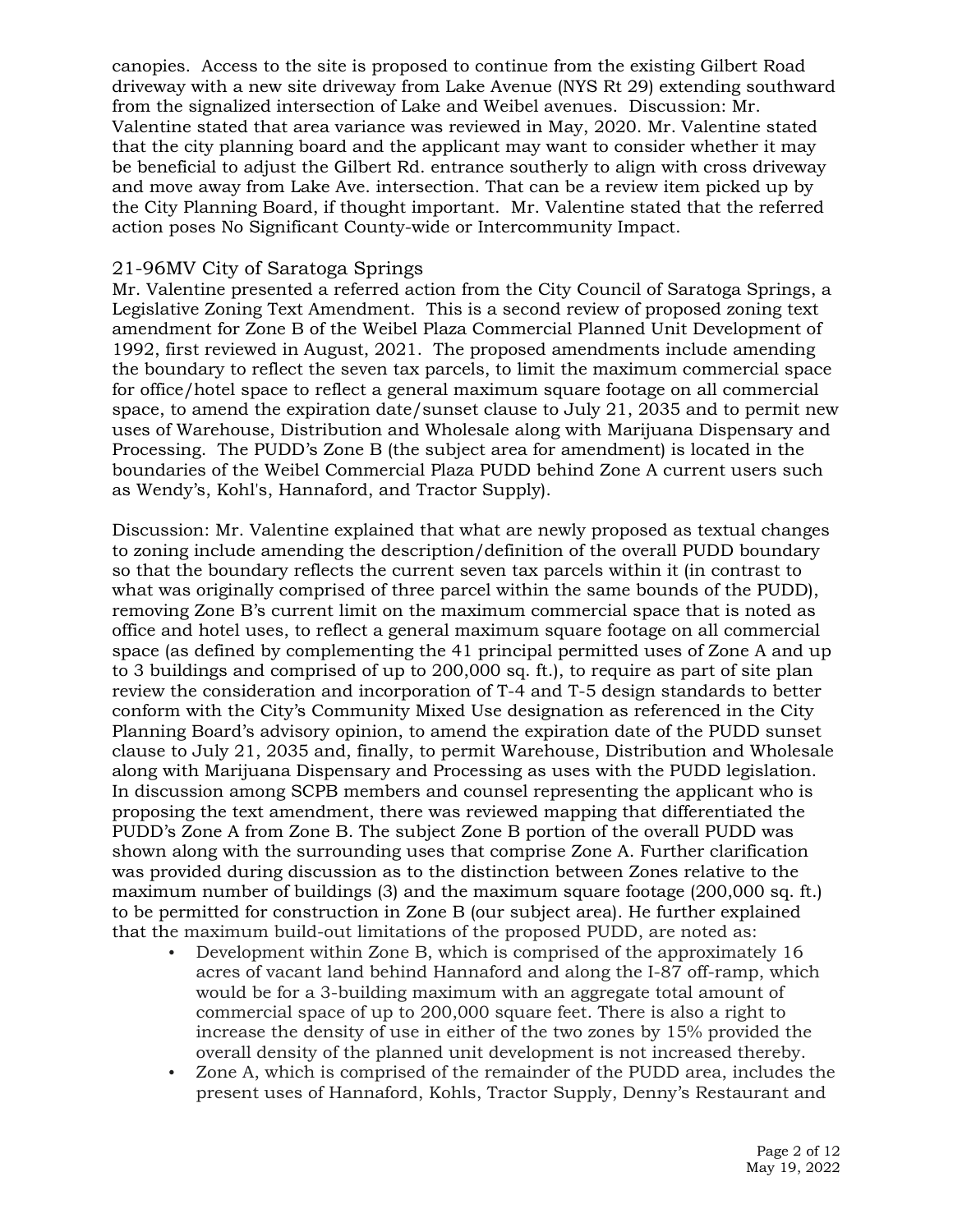the additional vacant parcels along Louden Road. Remaining untouched by this text amendment would be the Zone A provision for a 9-building maximum with an aggregate total amount of commercial space of up to 300,000 square feet.

Mr. Valentine explained that this legislation will ultimately affect applications for site plan review to come before the city planning board (and to be reviewed by the SCPB), so he recommended noting previous comments associated with what both of those boards would be reviewing: 1) the mix of office uses of various types and footprint size approved for Zone B of the PUDD, 2) the use of existing or new points of site access, and 3) the mix of vehicles using such access points and planning for the ease of internal traffic circulation. The project site is in an area of the City's Greenbelt Trail for which was recently completed the Saratoga Greenbelt-Wilton Connector Trail Plan. The future site plan(s) emanating from a Zone B project should consider aspects of pedestrian connectivity that address the newly endorsed Plan.

Mr. Valentine recommended approval of the zoning amendment from the City Council.

## 22-38MV Town of Halfmoon

Mr. Valentine presented an application for the Town of Halfmoon, a Site Plan Review in the name of Hayner PDD. A proposal to enclose an existing pavilion and expand the parking area on the 6.1-acre PDD site. Located on NYS Rt 236. Mr. Valentine stated No Significant County-wide or Intercommunity Impact.

## 22-42MV City of Mechanicville City of Mechanicville

Mr. Valentine presented an application from the City of Mechanicville referred for a Special Use Permit & Site Plan Review in the name of Gould Brothers. Proposed is to create two additional, 1-bedroom apartments by utilizing the existing storage space of an existing 4-unit apartment building. Located on New York Avenue, the actions are referrable because of the site's proximity to NYS Rt. 67 and the municipal boundary with the Town of Stillwater. Comment**:** While construction of additional dwelling units within the existing structure may not have been foreseen, the SCPB notes that the proposed use conforms to that of the surrounding neighborhood/district and per submitted correspondence from the City's Fire Inspector and Fire Chief such construction and future use does not negatively impact or impede fire department (emergency) access to the building. Mr. Valentine stated No Significant County-wide or Intercommunity Impact.

#### 22-49MV Town of Halfmoon

Mr. Valentine presented a referred action submitted from the Town of Halfmoon Town Board for a proposed Planned Development District located on the east side of US Rt. 9 and NYS Rt. 236 south of Guideboard Road. The PDD is named Crescent Commons PDD. Proposed is a mixed-use development on a 13.3-acre site that currently contains the Crescent Commons Plaza and the Fred the Butcher Market. New construction within the proposed PDD will add a third and fourth floor to the existing plaza building with an addition to the rear which will house 60 apartment units with detached garages. There will be a 5,000 s.f. addition to Fred the Butchers, a 1,200 sf deck addition to the existing restaurant and an interconnection from a new commercial pad with access proposed directly onto NYS Rt 236. The existing mobile home park will remain but is proposed to have no internal street connection from the park to NYS Rt. 9.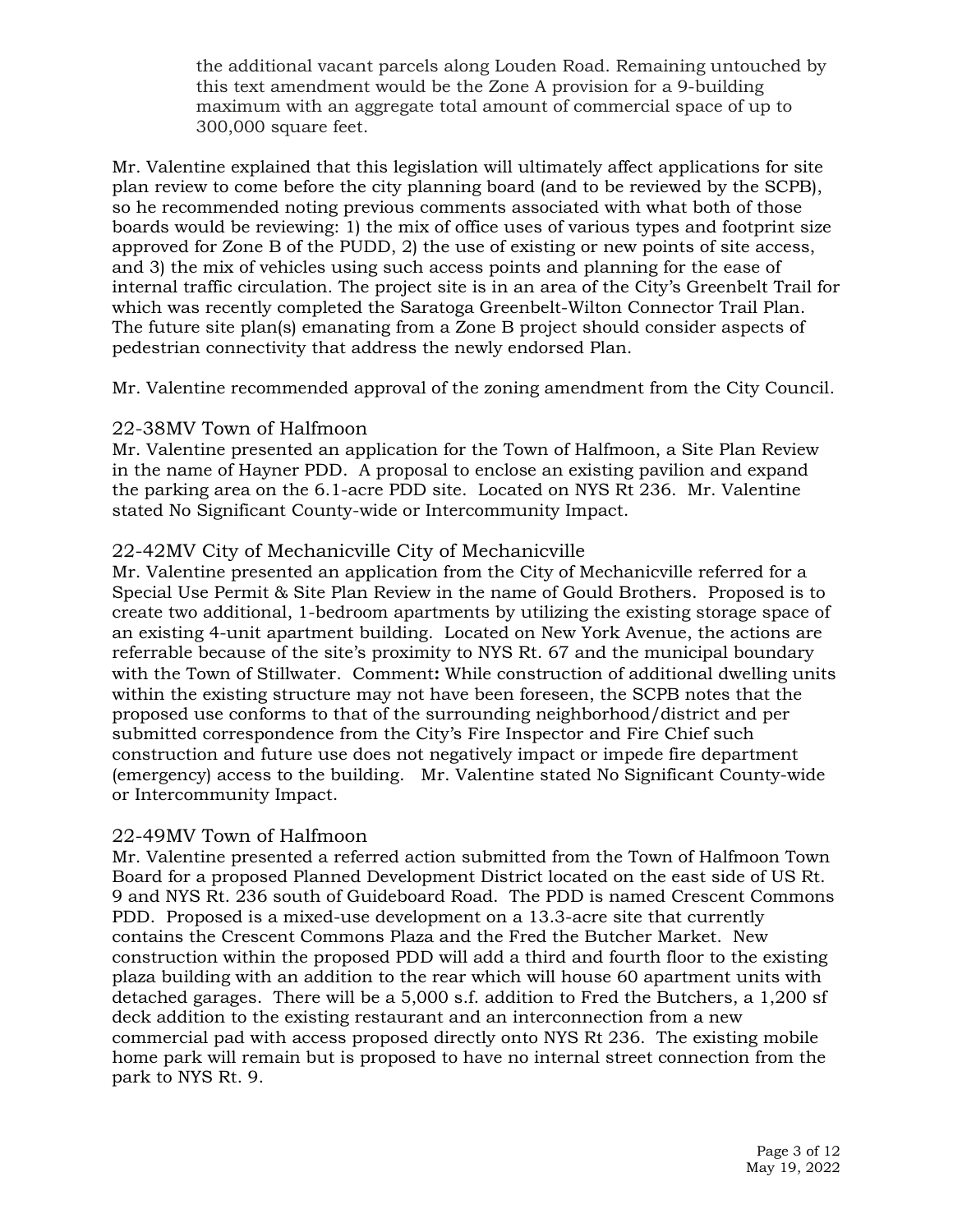Comment: It is the SCPB recommendation that the driveway from the site of the proposed (stand-alone) commercial pad onto NYS Rt. 236 be flipped to the east side of the parcel so that it is located in a straight away with defined sight distance in accord with review by NYS DOT (for review and permitting). Additionally, it may be worth a later site plan discussion as to whether there should be a connection within the site to the state road for the MHP.

Mr. Valentine recommended approval.

#### 22-51JK Town of Malta

Mr. Kemper presented an application for the Town of Malta, a Project Plan Review in the name of 108 Dunning Street. A proposed 13 single-family and 6 town home (12 units) subdivision in the Town's Downtown Form Base Code zones of DX-3 and RD-2. Located on Dunning Street/CR-108 & Kendell Way (US Rt 9). Mr. Kemper presented the history on the project and the prior comments provided by the SCPB. Gary Meier, Saratoga County DPW provided comments relating to the work within the Count ROW and future connections on the parcel. Mr. Kemper stated No Significant County-wide or Intercommunity Impact.

## 22-55JW Town of Stillwater

Mr. Williams presented an application for the Town of Stillwater, a Special Use Permit and Site Plan Review in the name of Tanski Concrete Batch Plant. A proposal to construct a 2,760 s.f. concrete batch plant with material storage bins and parking areas on an 11.88-acre parcel. Located on Farley Road (NYS Rt 67). Mr. Williams stated No Significant County-wide or Intercommunity Impact.

#### 22-56JW Town of Ballston

Mr. Williams presented an application for the Town of Ballston, a Special Use Permit & Site Plan Review in the name of Middleline West and Middleline East Solar Array. A proposed solar array to utilize 53.27-acres of an existing 79.90-acre parcel off of CR-59. The proposed solar array proposed one curb cut onto CR-59. Located on Middleline Rd/CR-59 (Ag. Dist. #2). Mr. Williams stated No Significant County-wide or Intercommunity Impact.

#### 22-57JW Town of Ballston

Mr. Williams presented an application for the Town of Ballston, a Special Use Permit & Site Plan Review in the name of Bloomfield Solar. A proposed solar array installation to utilize 37.7-acres of an existing 85-acre site off of Garrett Rd. A single access is proposed off of the Garrett Rd. Located on Mann and Garrett Rd. (Middleline Rd/CR-59 & Ag. Dist. #2). Mr. Williams stated No Significant County-wide or Intercommunity Impact.

#### 22-58MV Town of Wilton

Mr. Valentine presented an application for the Town of Wilton, an Area Variance (Sign) in the name of Wendy's. An area variance request for the number of attached (building mounted) signs is being sought. The Town allows one attached sign in its C-1 zoning district whereas, the applicant is proposing four attached signs. Located on NYS Rt 50. Mr. Valentine stated No Significant County-wide or Intercommunity Impact.

22-59MV Town of Corinth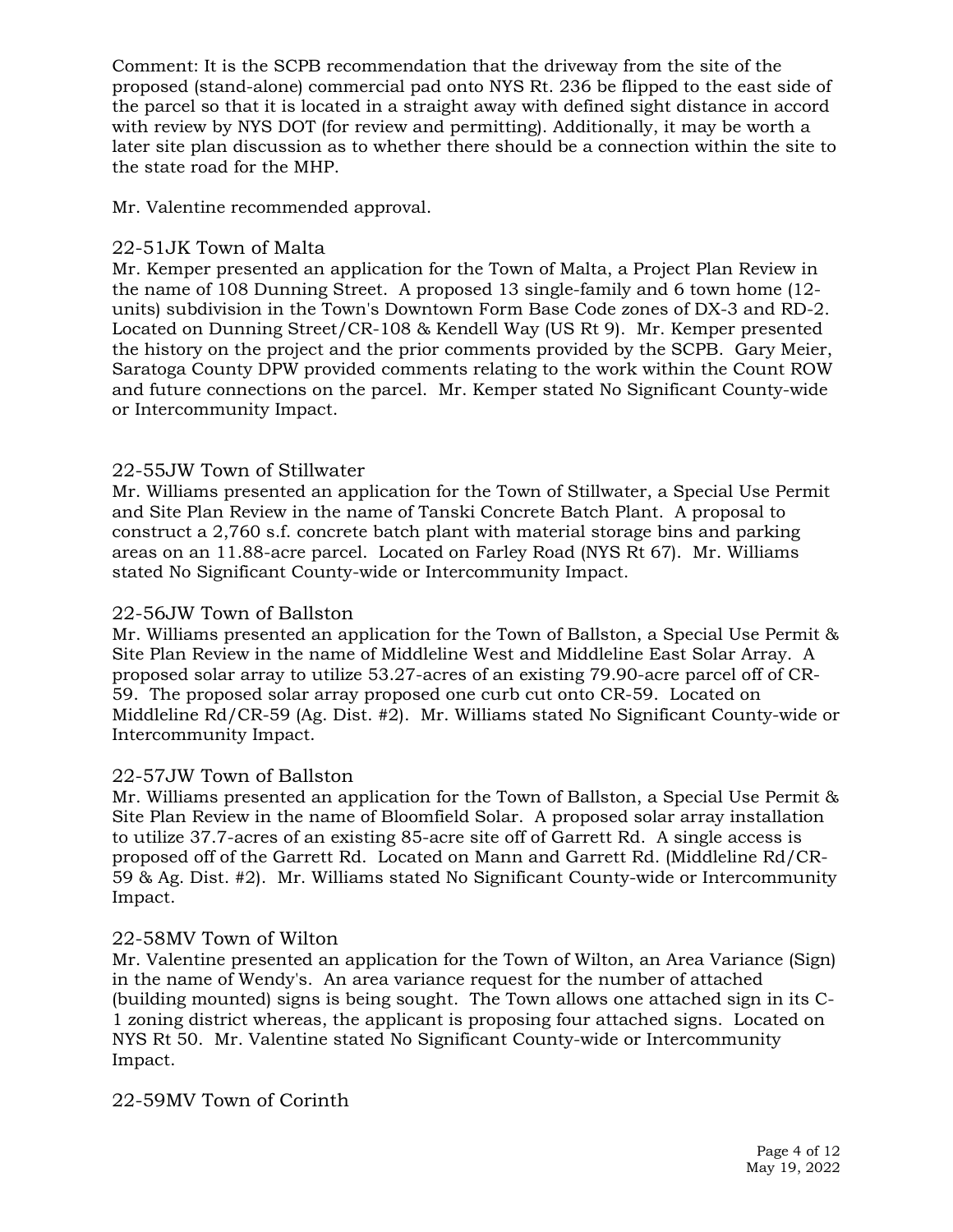Mr. Valentine presented a legislative referral from the Town of Corinth, a proposed Zoning Text & Map Amendment. A proposed Local Law amending the Town of Corinth's Town Code to establish town-wide regulations for Solar Energy Systems. Mr. Valentine commented that the amount of committee and staff review in consideration of moving from a moratorium to a final section of Code is recognized in the legislation. He did cite the need for receiving a large color print of the adopted zoning map as the Overlay District is keyed in 3 colors but was provided in black and white. Mr. Valentine recommended approval.

#### 22-60MV City of Saratoga Springs

Mr. Valentine presented a referral submitted by the City of Saratoga Springs, a Zoning Text Amendment. He explained to the Board that there are proposed four amendments to the City's Unified Development Ordinance (UDO), including 1) removal of uses from the City's Greenbelt which have been identified as inappropriate uses, 2) the establishment of clear criteria by which City land use boards can maintain rural character in the Greenbelt, 3) adopting enhanced means of stream and wetland protection and, 4) amending the land disturbance activity permit.

Discussion: In the course of review and discussion, the SCPB made the point several times of recognizing the City Council's authority and responsibility associated with legislative actions that precipitate land use regulations. Board and staff also noted the legislative body's role to, with regularity, review and update as necessary those various land use regulations and associated guiding documents. A main part of the Board's discussion about the proposed amendments centered around the fact that the City's Comprehensive Plan was approved/adopted in 2015 and the process to create the UDO began in 2016 and ended with its adoption five years later, in December of 2021. During discussion a point of inquiry was made as to why the City (in general) does not let the UDO run its course for some elapsed time and at that point then consider amendments, if needed (and where they might be deemed to be necessary or more helpful).

Mr. Valentine stated to Members that in some manner or another, whether the approved regulations within the UDO are implemented as they are now written or as proposed to be amended, all land use applications in the City will be reviewed with the necessary oversight exercised by that Planning Board and professional staff. Under the adopted (but yet to be utilized) UDO, land use projects will continue to come under City Planning Board review and the standard processes that involve the consideration of design standards, the continued standards and requirements for a special use permit, or the detail that is well-noted for a site plan review by the City Planning Board. Some Members made note that the proposed amendment seeks to extend stream and wetland protections afforded the City Planning Board in a manner that appears to go beyond the review and permitting authorities already in place through state and federal standards and regulations.

Members were in accord in stating the Board's recognition of the authority that exists for the legislative body to enact amendments to the governing regulation of land use in the City. Some, however, raised a question as to the short period of use or implementation between the adoption of the UDO as the foundational document for such regulation and the submittal of these requested amendments. With no more than six months on record and with limited implementation, amending may appear contrary to the goal of the many months (and even years) of input, review, comment,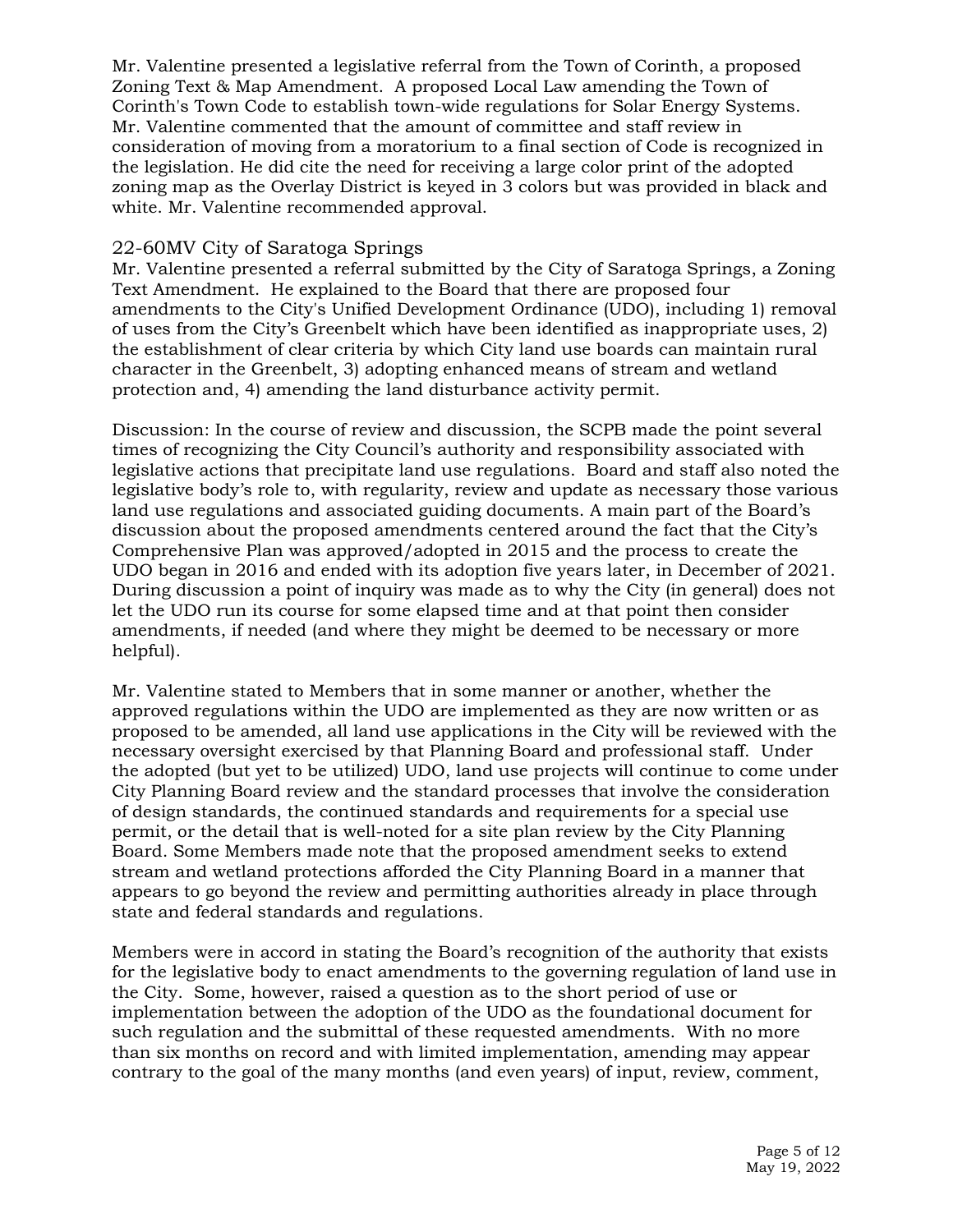hearing and discussion that could be of naught without ever seeing the true results of implementation.

**MOTION**: A separate motion was presented to approve the legislative referral with comments on the Zoning Text amendments was made by Mr. Dal Pos and seconded by Mr. Murray.

AYE: Mr. Dal Pos, Mr. McPherson, Mr. Murray, Ms. Murray and Mr. Vopelak NAY: Mr. Lewis.

#### **Motion carried, 5-1**.

#### 22-61JW Town of Waterford

Mr. Williams presented an application for the Town of Waterford, a Site Plan Review in the name of Livackuk Roofing Office. A proposal to convert a single family home into an office and storage for a roofing company. Parking of trucks and trailers will be in the rear of the of the proposed office. The applicant is proposing two curb cuts out to Rt 4 & 32. Located on NYS Rt 32 & US Rt 4 (Town of Halfmoon). Mr. Williams stated No Significant County-wide or Intercommunity Impact.

#### 22-62MV Town of Moreau

Mr. Valentine presented an application for the Town of Moreau, a Zoning Text Amendment in the name of Town of Moreau. A proposal to amend the Town of Moreau's Zoning Code including Bulk, Area and Use Schedules and to clarify the procedures for site plan and subdivision applications. Located on Town-wide. Mr. Valentine made the following comments: As noted by comments provided in some previous SCPB Referral Response Letters regarding subdivision reviews, the Members had voiced concern about plan design in which private sanitary (septic) was utilized when the extension of existing force main sewer to the site seemed to be a logical provision. It has been the observation of this Board and Department over many years that as development (both residential and commercial/industrial) in any County municipality increases with population growth there results an analysis of the need for public sewer and water to service new development and a review of building lot sizes per schedule. We recognize this proposed Text Amendment to be a reflection of the current status in the town of Moreau. Mr. Valentine recommended approval.

#### 22-63JW Town of Ballston

Mr. Williams presented an application for the Town of Ballston, a Special Use Permit & Site Plan Review in the name of Randall Road Solar I. A proposal to utilize 20.15 acres of a 79.05-acre parcel for a solar array. Located on Randall Road & Finley Road (Town of Charlton, Hop City Road/CR-56 & Ag. Dist. #2). Mr. Williams stated No Significant County-wide or Intercommunity Impact.

#### 22-64JK Town of Malta

Mr. Kemper presented an application for the Town of Malta, a Project Plan Review in the name of Juncta LLC. A Form Base Code review for a proposed development of a 2.3-acre parcel at the traffic circle involving US Rt 9 and Stone Break Road. The proposed development will be a 4,800 s.f. carwash and a 12,500 s.f. office/retail commercial building with proposed access to Stone Break Road and Northbound US Rt 9. Located on US Rt 9 & Stone Break Rd. The SCPB members commented that a cross access easement should be pursued for the parcel to the north of the project. Mr. Kemper stated No Significant County-wide or Intercommunity Impact.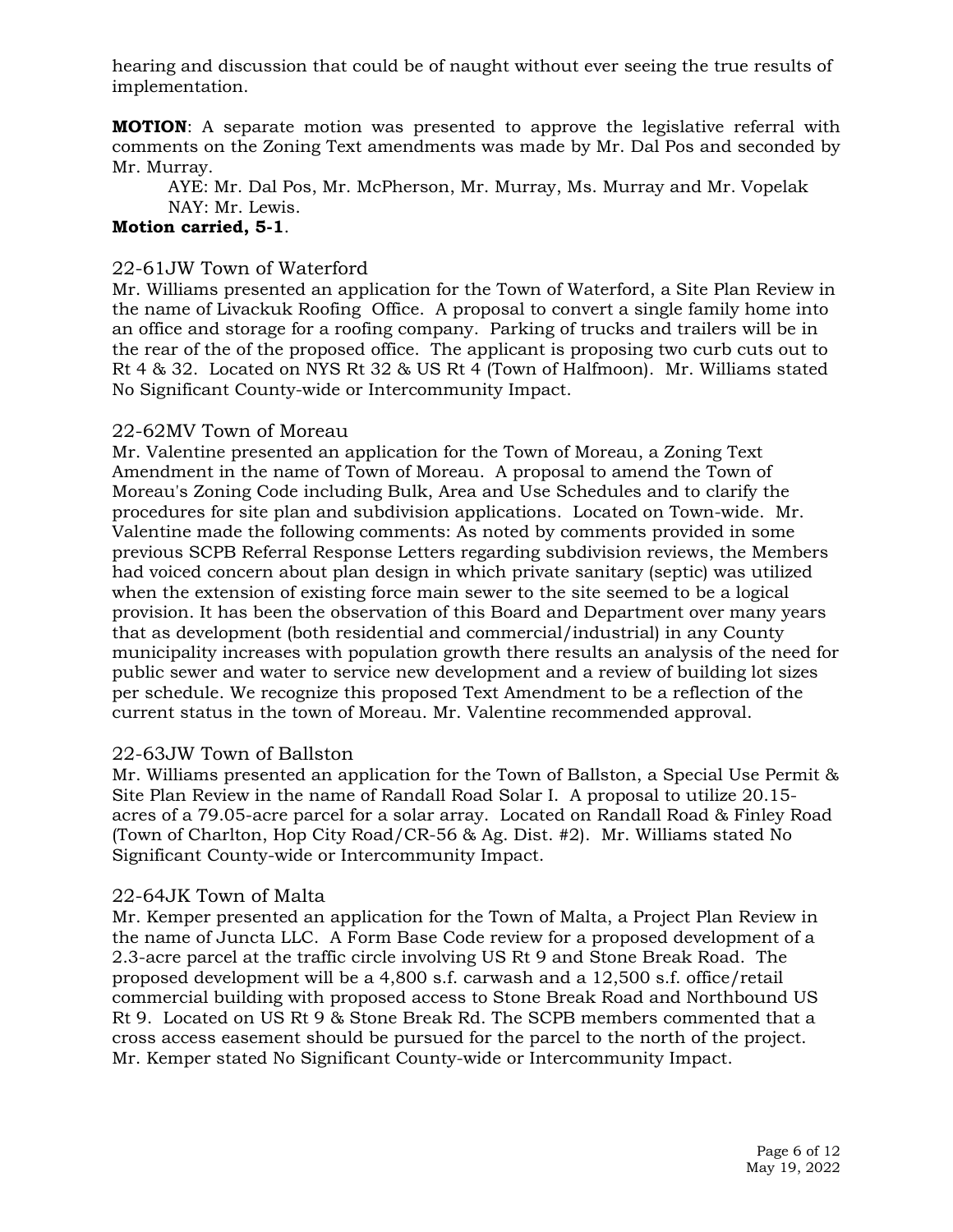#### 22-65JK Town of Malta

Mr. Kemper presented an application for the Town of Malta, a Special Use Permit in the name of Juncta LLC. A proposed development of a 2.3-acre parcel considering a 4,800 s.f. carwash building and a 12,500 s.f. commercial/retail building with proposed right in right out access to Stone Break Road west bound lane and right in right out Northbound on US Rt 9. The proposed carwash is a permitted use by special use permit. Located on US Rt 9 & Stone Break Rd. Mr. Kemper stated No Significant County-wide or Intercommunity Impact.

# 22-66JK Town of Malta

Mr. Kemper presented an application for the Town of Malta, a Site Plan Review in the name of ES-TD Ventures LLC. A proposed development of two 10,275 s.f., two-story commercial buildings on a 4.62-acre parcel on US Rt 9. A single curb cut is proposed to access US Rt 9. Located on US Rt 9. Mr. Kemper stated No Significant Countywide or Intercommunity Impact.

## 22-67JK Town of Malta

Mr. Kemper presented an application for the Town of Malta, a Site Plan Review in the name of Winners Circle Winery LLC. A proposed vineyard, winery with agrotourism uses on a 127-acre parcel off of Old Post Road. A proposed construction of a 15,200 s.f. event center building along with the renovation of three existing buildings is to occur to support the winery and agrotourism use. Located on Old Post Road (City of Saratoga Springs). Mr. Kemper stated No Significant County-wide or Intercommunity Impact.

## 22-69MV Town of Wilton

Mr. Valentine presented an application for the Town of Wilton, a Site Plan Review in the name of Dance Lab. A proposed 4,550 s.f. single-story building to be constructed on a 4.78-acre vacant parcel off of US Rt 9. Located on US Rt 9. Mr. Valentine made the following comments: The proposed use of a nearly 5-acre parcel for a building of 4,550 s.f. leaves a lot of developable land remaining. This Board discussed that the town planning board should address plans for future development of the full parcel as part of its review under SEQR. Additionally, the applicant should make contact with NYS DOT (at the Saratoga Springs West Avenue Residency, 518-584-3790) regarding permitting for a needed curb cut permit. Mr. Valentine stated No Significant Countywide or Intercommunity Impact.

#### 22-70MV Town of Halfmoon

Mr. Valentine presented an application for the Town of Halfmoon, a Site Plan Review in the name of 4 Enterprise Ave. A proposed 4,200 s.f. loading dock and refrigerated storage space addition on the existing 25,200 s.f. facility. Located on Enterprise Ave. (NYS RT 146). Mr. Valentine stated No Significant County-wide or Intercommunity Impact.

# 22-71MV Town of Halfmoon

Mr. Valentine presented an application for the Town of Halfmoon, a PDD Amendment in the name of Farm to Market Self Storage. A proposal to replace the approved selfstorage units with warehouse space that is similar to the western portion of the allowed uses of the PDD. Located on Farm to Market Road/CR-109 & NYS Rt 146. Mr. Valentine recommended approval.

#### 22-72MV Town of Wilton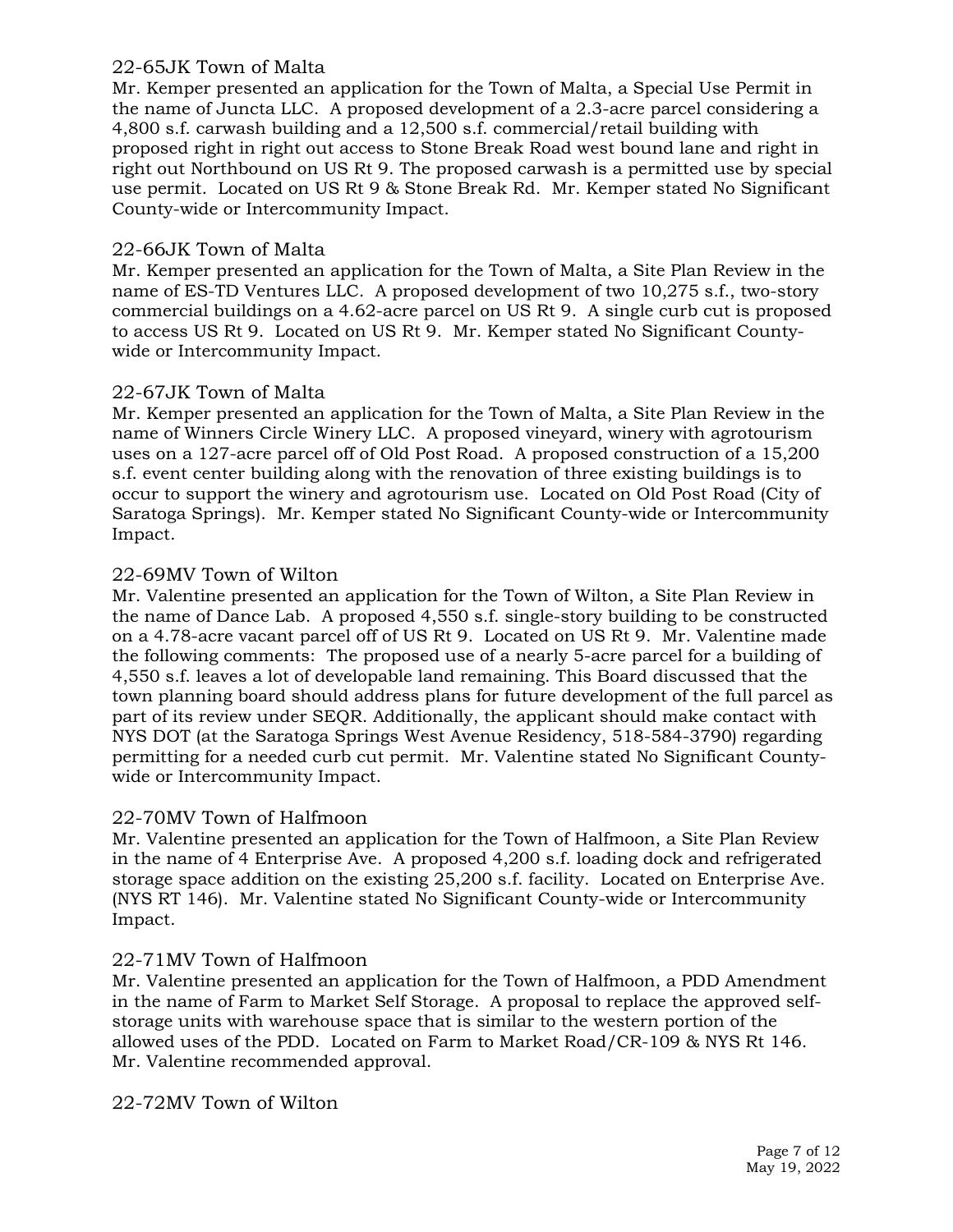Mr. Valentine presented an application for the Town of Wilton, a Zoning Map Amendment in the name of Town of Wilton. The Town is considering to rezone a R-2 parcel to C-3 in order to reflect the adjoining C-3 parcels off of Edie Road. Located on Town-wide. Mr. Valentine made the following comments:

The Saratoga County Planning Board reviewed the application at its May Board meeting and voted to Approve the application. With that being said, the Board had a number of comments that should be considered if the Town Board decides to move forward with the proposed zoning amendment.

The list of permitted uses that are allowed in the R-2 Zoning District are much less intense than those allowed in the proposed C-3 zoning classification. R-2 is generally described as rural and small-scale agricultural uses (without animals). The C-3 District is "is designated for business development and intended to provide for research, computer, telecommunications, warehousing and nonpolluting assembly operations as well as service-oriented commercial operations."

In its discussion of the proposed zoning amendment, the SCPB recognized that the application before the Town Board should be considered in accord with the Comprehensive Plan while upholding the property owner's right to bring before it a justified request for a change in zoning. It appears that principal concerns for the proposed zoning map amendment may center on how the town and the landowner can maintain the rural character of Edie Road as well as its mix of residential and lowimpact (noise, lighting, traffic) commercial-type uses. The County Planning Board is not partaking in defining a preference for buffering along Edie Road of 150' or 200', but believes that the applicant's provision of an agreed-to no-cut buffer with no cut in access from the entire length of Edie Road to be two means of buffering any future C-3 use from Edie Road and maintaining the rural residential character of the area. While not currently stated, the proposed zoning amendment – if it comes to fruition – may result in future development of both subject parcels under a singular common ownership utilizing the C-3 zoning designation and that District's list of principal permitted uses. With no cut in access from Edie Road, it is proposed that any development on these two abutting parcels should result in all vehicular traffic of commercial nature to utilize Ballard Road for ingress/egress to maintain the rural residential character of this upper end of Edie Road.

In consideration of the recent (Feb 2022) court ruling in the Appellate Division, Third Department relative to the Saratoga Springs City Council's SEQR review (which was found defective as a segmented review), Mr. Valentine recommended approval of the zone change. Because the Wilton Town Board does have a basic understanding of what may result from the proposed rezoning, Mr. Valentine suggested that the Town Board should take a long look at the possible uses that the proposed rezoning would permit and analyze the impacts that such a zoning change may result in.

22-73MV Village of South Glens Falls Village of South Glens Falls Mr. Valentine presented an application for the Village of South Glens Falls, a Site Plan Review in the name of Common Roots Ph 2. A proposed 17,835 s.f. building on a 0.86-acre lot across West Marion Ave. from the existing brewery. Located on West Marion Ave. & US Rt 9. Mr. Valentine made the following comments: As addressed in the Board's review of the successful Phase 1 section of the Common Roots development, we encourage the village's extension of the existing public parking at the north/west end of West Marion Avenue as well as the provision of sidewalks along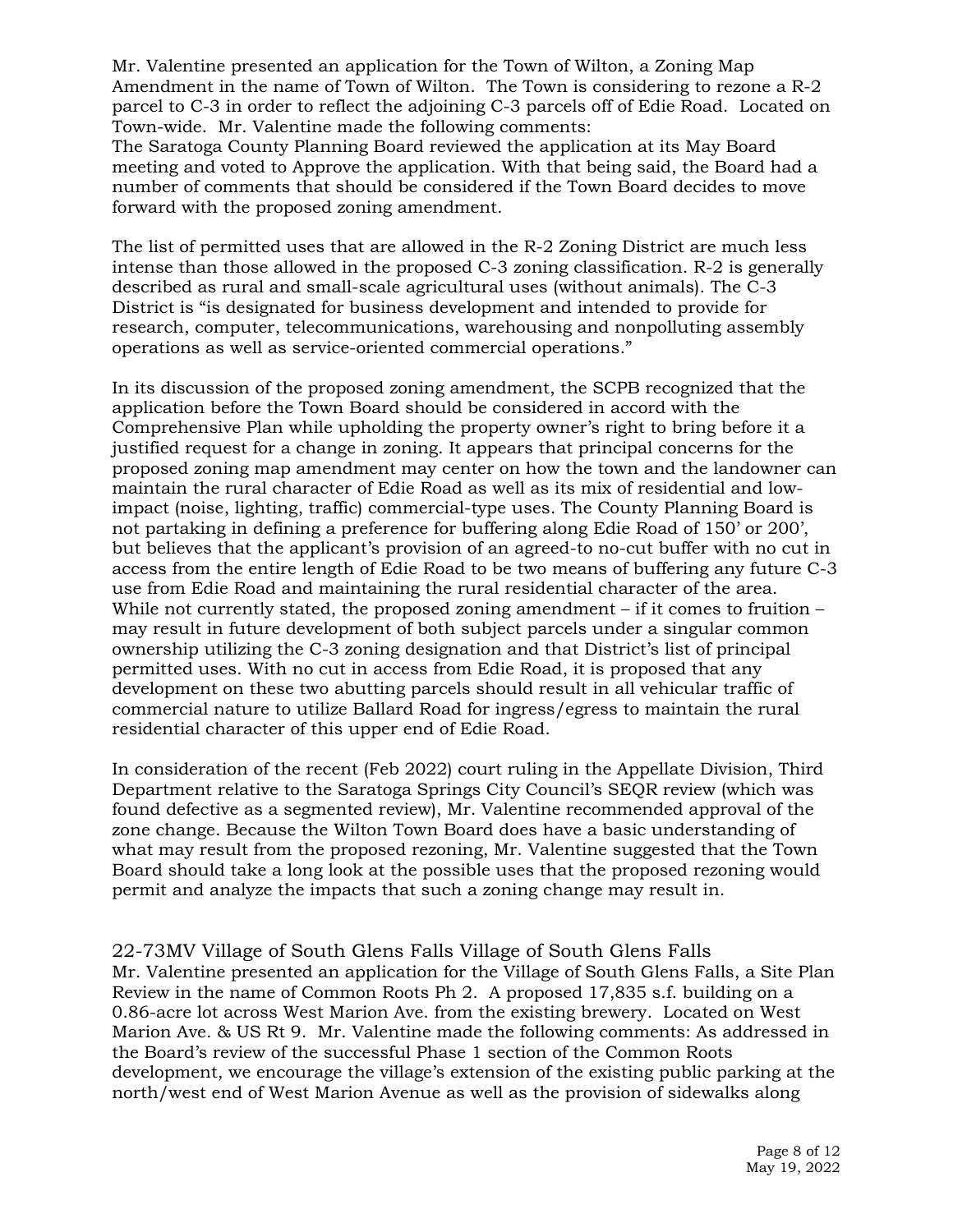street frontages associated with this new application. Mr. Valentine stated No Significant County-wide or Intercommunity Impact.

**MOTION**: A motion to approve the referrals as presented and recommended by the Saratoga County Planning Staff for all referrals (except for 22-60, which was voted on separately) was made by Mr. Murray, seconded by Mr. Vopelak and unanimously approved.

#### **SUBDIVISIONS**

#### 22-A-18JK Town of Malta

Mr. Kemper presented an application for the Town of Malta, a Subdivision Review in the name of 108 Dunning Street. A proposed subdivision consisting of 13 singlefamily lots and 6 town home lots (12-units) on a 6.05-acre property. The proposed subdivision will be served by two proposed town roads between Dunning Street and Kendall Way. Located on Dunning Street/CR-108 & Kendell Street (US Rt 9). Mr. Kemper reiterated the comments handled under 22-51, again emphasizing the need for DPW signoff on the project. Mr. Kemper recommended No Significant County – Wide or Intercommunity Impact.

#### 22-A-19MV Town of Saratoga Town of Saratoga

Mr. Valentine presented an application for the Town of Saratoga, a Subdivision Review in the name of Pasos. A proposal to subdivide a 22.78-acre parcel into two parcels of 4.99-acres and 17.79-acres. The proposed 4.99-acre lot will have existing residential improvements and will share access to US Rt 4 with the proposed vacant 17.79-acre parcel. Located on US Rt 4. Mr. Valentine stated No Significant County-wide or Intercommunity Impact.

#### 22-A-20MV City of Saratoga Springs

Mr. Valentine presented an application for the City of Saratoga, a Subdivision Review in the name of CRND Properties/JW Hemmingway, LLC.This is a proposed four-lot subdivision of a vacant 2.16-acre parcel. The proposed subdivision will create two 0.15-acre parcels and a 0.16-acre parcel all slated for single-family improvements. The fourth lot will be a vacant 1.70-acre parcel with the potential of 9 additional residential lots. The property is located on the east side of Nelson Avenue between it and Frank Sullivan Place and south of Lincoln Avenue. Mr. Valentine stated that they recognize there to be ongoing discussions between City staff and representatives of the applicant as relates to the aspects of SEQR review, a possible segmented review and that of a realty subdivision. Therefore, SCPB has no need to add to that conversation. Mr. Valentine stated No Significant County-wide or Intercommunity Impact.

# 22-A-21JW Town of Ballston

Mr. Williams presented an application for the Town of Ballston, a Subdivision Review in the name of Bloomfield Solar LLA. A proposed lot line adjustment involving an existing 1.02 acre parcel and an 83.80- acre parcel to create a 23.79-acre parcel and a 60.0-acre parcel. The proposed 60 acre parcel is slated for a solar array development. Located on Mann and Garrett Rd. (Middleline Rd/CR-59 & Ag. Dist. #2). Mr. Williams stated No Significant County-wide or Intercommunity Impact.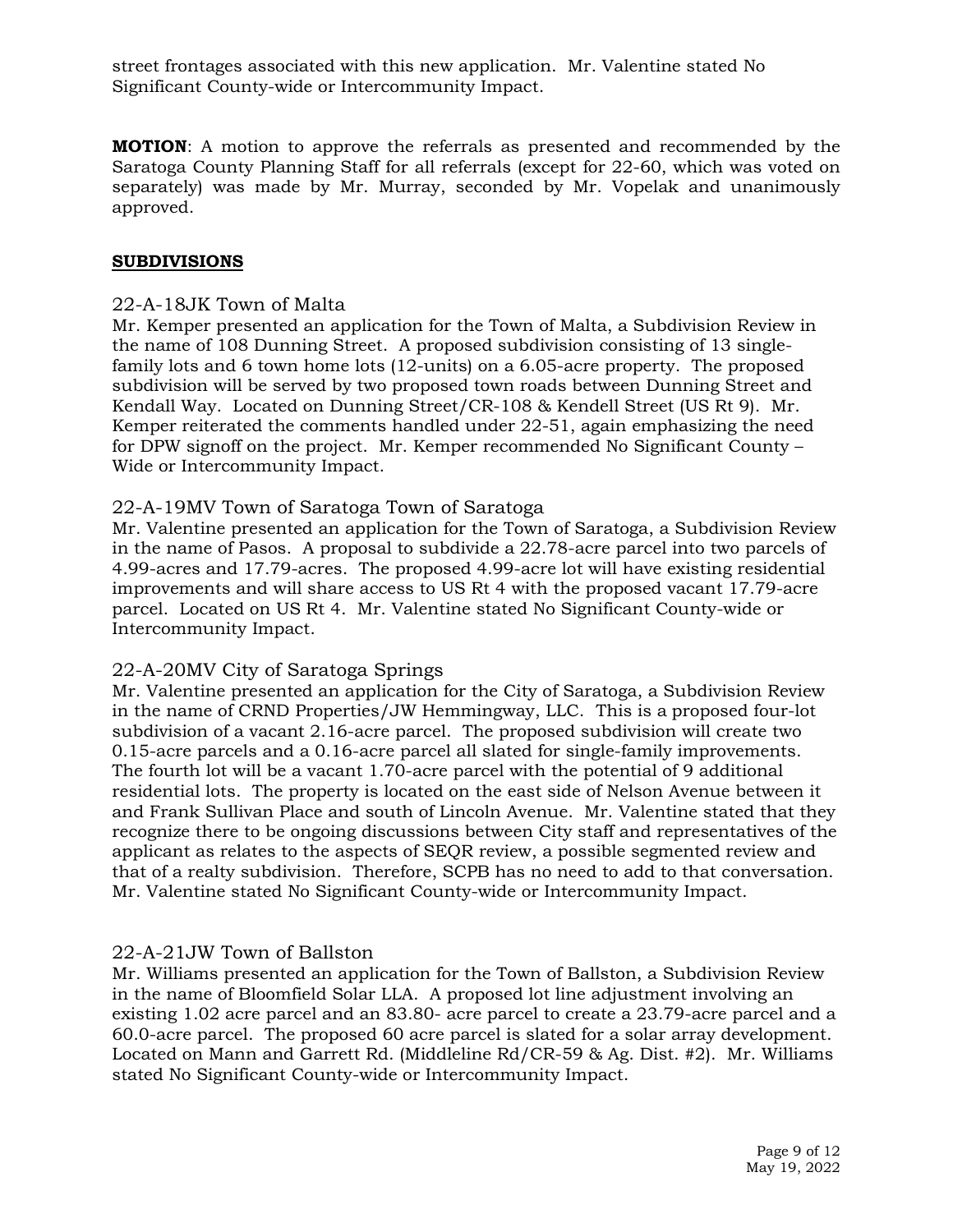#### 22-A22JW Town of Ballston

Mr. Williams presented an application for the Town of Ballston, a Subdivision Review in the name of Middleline West and Middleline East Lot Line Adjustment. A proposed lot line adjustment involving the conveyance of a 12-acre portion of an existing 47.1 acre parcel to the adjoining 79.9-acre parcel for the purpose of a proposed solar array. Located on Middleline Rd/CR-59 (Ag. Dist. #2). Mr. Williams stated No Significant County-wide or Intercommunity Impact.

# 22-A-23JW Town of Ballston

Mr. Williams presented an application for the Town of Ballston, a Subdivision Review in the name of 39 Midline Road. A proposal to subdivide a 1.02-acre parcel into a 0.46-acre parcel fronting Midline Rd. and a 0.61-acre parcel fronting on Buell Avenue. Located on Midline Road/NYS 146A. Mr. Williams stated No Significant County-wide or Intercommunity Impact.

## 22-A-24JK Town of Malta

Mr. Kemper presented an application for the Town of Malta, a Subdivision Review in the name of Mohawk-State Farm Shooting Star, Subdivision. As previously reviewed with the zoning text and PDD amendment, a proposed subdivision to subdivide a 6.12 acre parcel from the existing 25.03-acre State Farm Parcel. The proposed 6.12-acre parcel has been rezoned to C-2/Rt 67 West Overlay District. Located on NYS Rt 67. Mr. Kemper stated No Significant County-wide or Intercommunity Impact.

## 22-A-25MV Town of Halfmoon

Mr. Valentine presented an application for the Town of Halfmoon, a Subdivision Review in the name of 1613-1615 Route 9 LLC. A proposed three-lot subdivision of an existing 5.25-acre parcel fronting along US Rt 9. Lot 1 will be a 1.97-acre vacant parcel, Lot 2 will be a 1.40-acre parcel containing a local deli shop and Lot 3 will be 1.88-acre parcel with existing warehouse uses. Located on US Rt 9. Mr. Valentine stated No Significant County-wide or Intercommunity Impact.

**MOTION**: A motion to approve Planning Department recommendations for planning subdivision as presented was made by Mr. Dal Pos and a motion was seconded by Mr. Murray and unanimously approved.

**DISCLAIMER:** Recommendations made by the Saratoga County Planning Board on referrals and subdivisions are based upon the receipt and review of a "full statement of such proposed action" provided directly to SCPB by the municipal referring agency as stated under General Municipal Law Section 239. A determination of action is rendered by the SCPB based upon the completeness and accuracy of information presented by its staff. The SCPB cannot be accountable for a decision rendered through incomplete or inaccurate information received as part of the complete statement.

#### **AGRICULTURAL DISTRICT 2**

Chairman Lewis asked Mr. Williams to explain the draft report. Mr. Williams stated that this 8-year review is mandated by the State to take a comprehensive look at the County's Agricultural Districts every 8 years from the formation of the district.

Mr. Williams started by describing the timeline of procedures that have occurred such as, boundary map review, the 30-day notice and the 45-day preparation of the report. Mr. Williams continued that the review of the DRAFT report has been sent out to members of Saratoga County's Agriculture and Farmland Protection Board and the Planning Board for review to prepare to meet to make recommendation to the Board of Supervisors on the status of Saratoga County Consolidated Agricultural District #2. A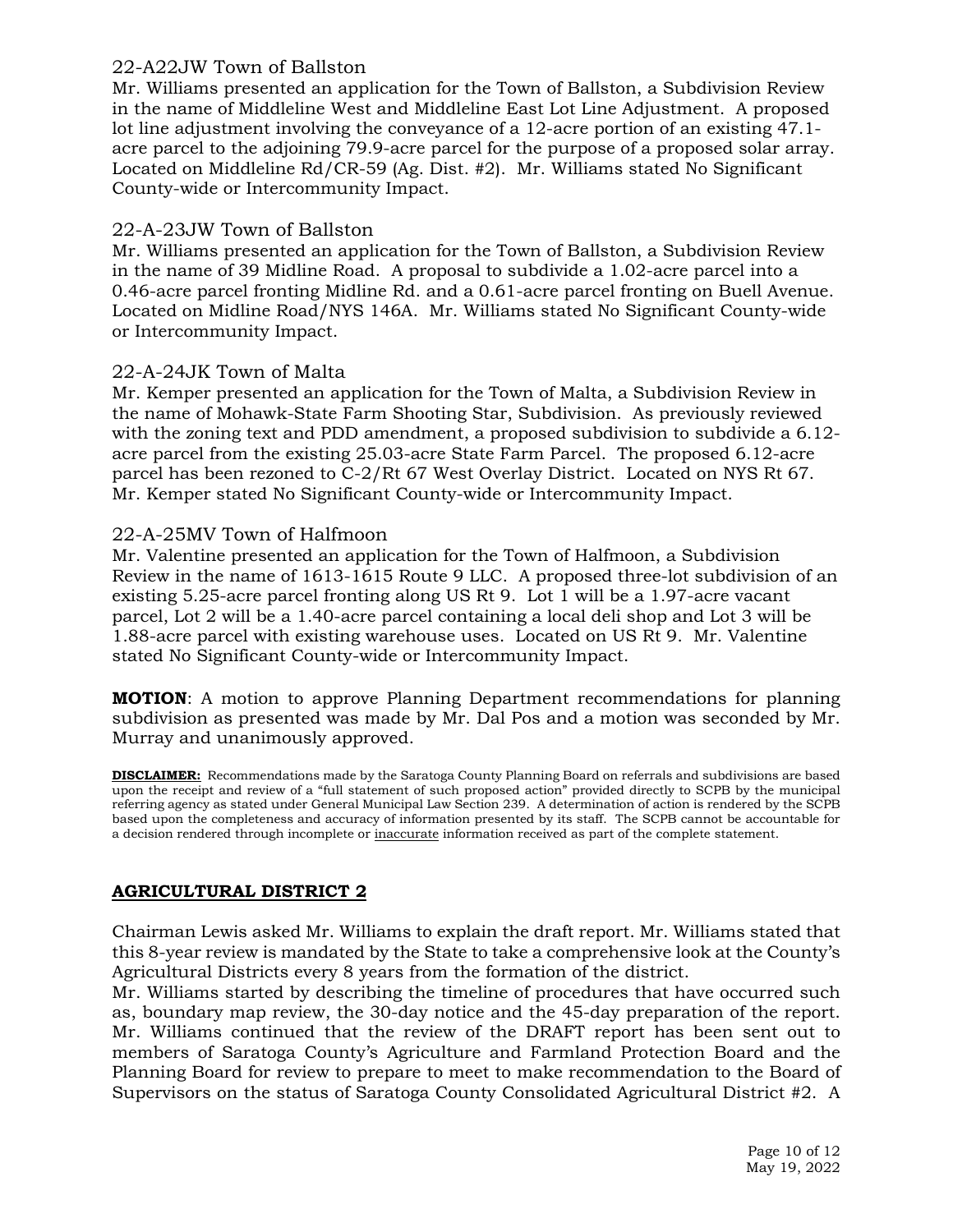public hearing will likely be set in July and the Final package will be prepared and sent out to NYS Dept. of Ag. and Markets (NYSDAM) before the anniversary date of Ag. Dist. #2's inception on Nov. 17th.

Mr. Williams stated the during the time between the last AML Article 25-AA, Section 303a, 8-year review for Ag. Dist. #2 (2014) and the present time, the County has received four letters from landowners petitioning the county for removal of four parcels from Saratoga County Consolidated Agricultural District #2. Mr. Williams explained that during the 303a 8-year review is the only time to officially remove a parcel from a certified ag. district by request of the landowner.

The first parcel request to be removed was received on April 22, 2016 by letter from the landowner. It is a 54.33-acre parcel off of Eastline Road in the Town of Ballston. Subsequently, this parcel has been subdivided into 56-single family lots.

The second parcel request to be removed was received on January 30, 2020 by letter of the landowner. This is an 84.15-acre parcel off of NYS Route 50 in the Town of Ballston that has local approval for a cluster subdivision.

The third parcel request for removal was received on February 11,2021 by the landowner. This is a 62.8-acre parcel with frontage on NYS Route 50 and Middleline Road in the Town of Ballston. This parcel is under consideration for a commercial solar array.

The fourth parcel asking to be removed was received on January 27, 2022 by the landowner. This is a 90.85-acre parcel off of NYS Route 50 in the Town of Ballston. This parcel has been approved as a PDD with townhomes.

**MOTION:** A motion to remove the four parcels as shown on the new Agriculture District 2 Map as presented was made by Mr. Dal Pos and the motion was seconded by Mr. Vopelak and unanimously approved.

Mr. Williams continued that the county planning department and real property office conducted a comprehensive study of the boundary map for Ag. Dist. #2. This involved a look at the historical boundary maps of the past, a review of past AML 303b inclusions that have occurred since 2005, a look into past resolutions regarding AML 303a and if any exclusions that have occurred and a look into the 2021 tax rolls to understand if properties were correctly identified as being in Ag. Dist. #2 where need be. Corrective measures were taken where needed and the result is believed to be a boundary map that reflects the past intentions of the district including the additions and removals that have occurred as Ag. Dist. #2 has evolved. The end result was determined that there are 4,469 individual parcels in Ag. Dist. #2 that totals to 54,564.07-acres of land. The district overlays the Towns of Ballston, Charlton, Clifton Park, Corinth, Edinburg, Galway, Greenfield, Hadley, Malta, Milton, Providence, and the City of Saratoga Springs. Mr. Williams did state that the work on this continues, and the numbers may change but not significantly as they wrap of the reviews.

Mr. Williams explained in order to determine what type of land uses were occurring within the district, a compilation of assessment land classification codes from the County's 2021 tax rolls was performed for all of the 4,469 parcels in the Ag. Dist. #2. This breakdown included the district as a whole as well as for each individual participating towns and city. This compiled information included the land classifications, the number and percentage of parcels for each assessment code classification and the number and percentage of acres for each code classification that was being assessed in the Ag Dist. #2. The compilation then was broken down to